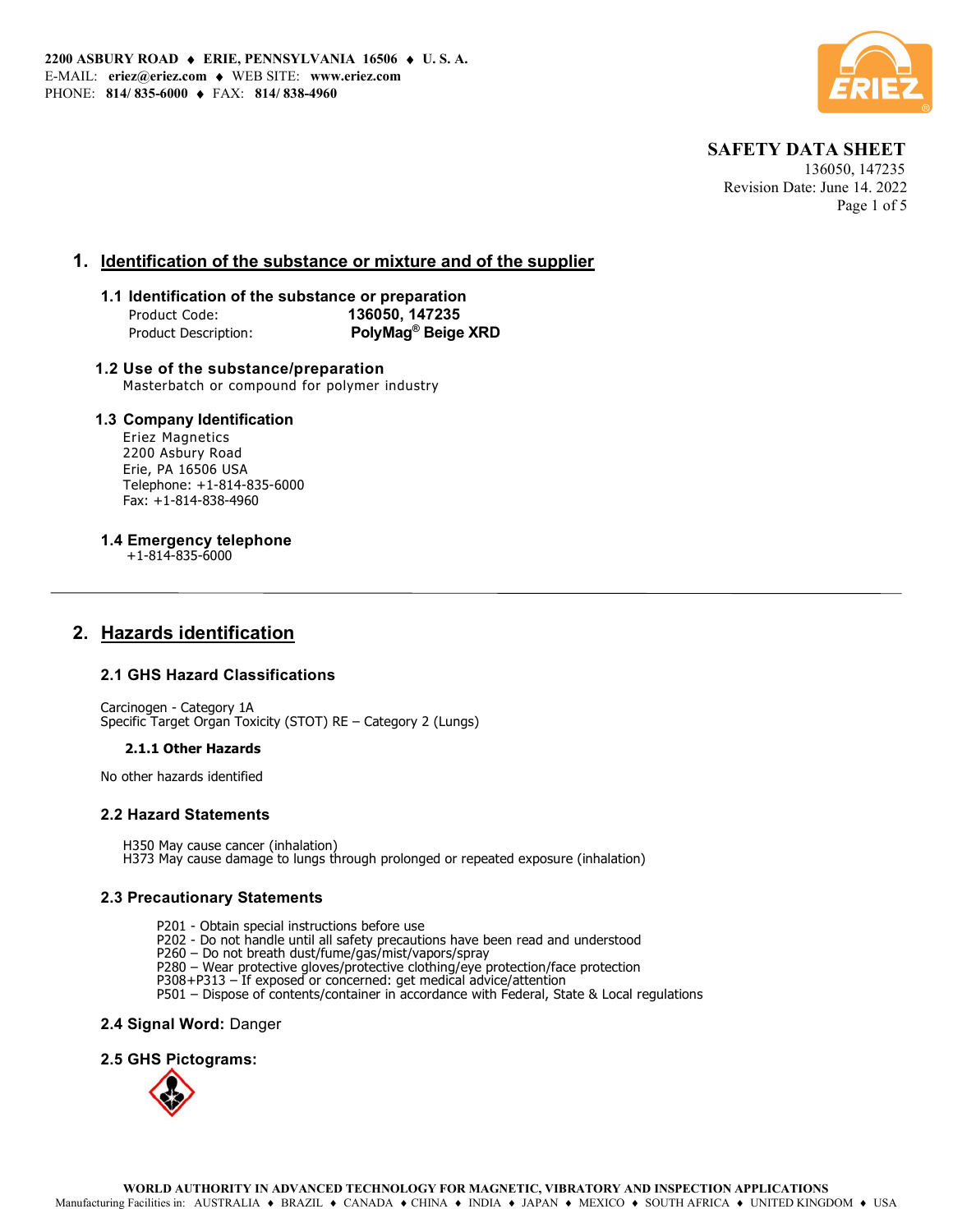

## SAFETY DATA SHEET

 136050, 147235 Revision Date: June 14. 2022 Page 2 of 5

## 3. Composition / Information

| <b>Substance</b>  | CAS                 | <b>Composition %</b> |
|-------------------|---------------------|----------------------|
| Barium Sulfate    | 7727-43-7           | 66-73                |
| Quartz            | 14808-60-7          | ~< 1.0               |
| Proprietary blend | <b>Trade Secret</b> | $27 - 33$            |

## 4. First aid measures

#### a. Inhalation

Move to fresh air. If irritation persists, get medical attention.

### b. Skin contact

If molten material contacts the skin or in case of skin irritation, immediately flush with large amounts of water and get medical attention.

#### c. Eye contact

Wash immediately with plenty of water. If irritation persists, get medical attention.

### d. Ingestion

If swallowed, do not induce vomiting. Get medical attention.

## 5. Firefighting measures

#### 5.1 Suitable extinguishing media

Foam, CO2, Dry Chemical and Water Fog

#### 5.2 Hazardous combustion products

Burning may produce carbon monoxide, carbon dioxide, hydrocarbons and other possible toxic combustion products.

### 5.3 Special exposure hazards

In its present form, this product offers no unusual fire and explosion hazards. However, dust and fumes generated from this product could present an explosion hazard.

### 5.4 Special protective equipment for fire-fighters

Use full turnout gear and self-contained breathing apparatus and chemical-protective clothing.

## 6. Accidental release measures

#### 6.1 Personal precautions

Wear appropriate personal protective equipment. Eliminate all sources of ignition.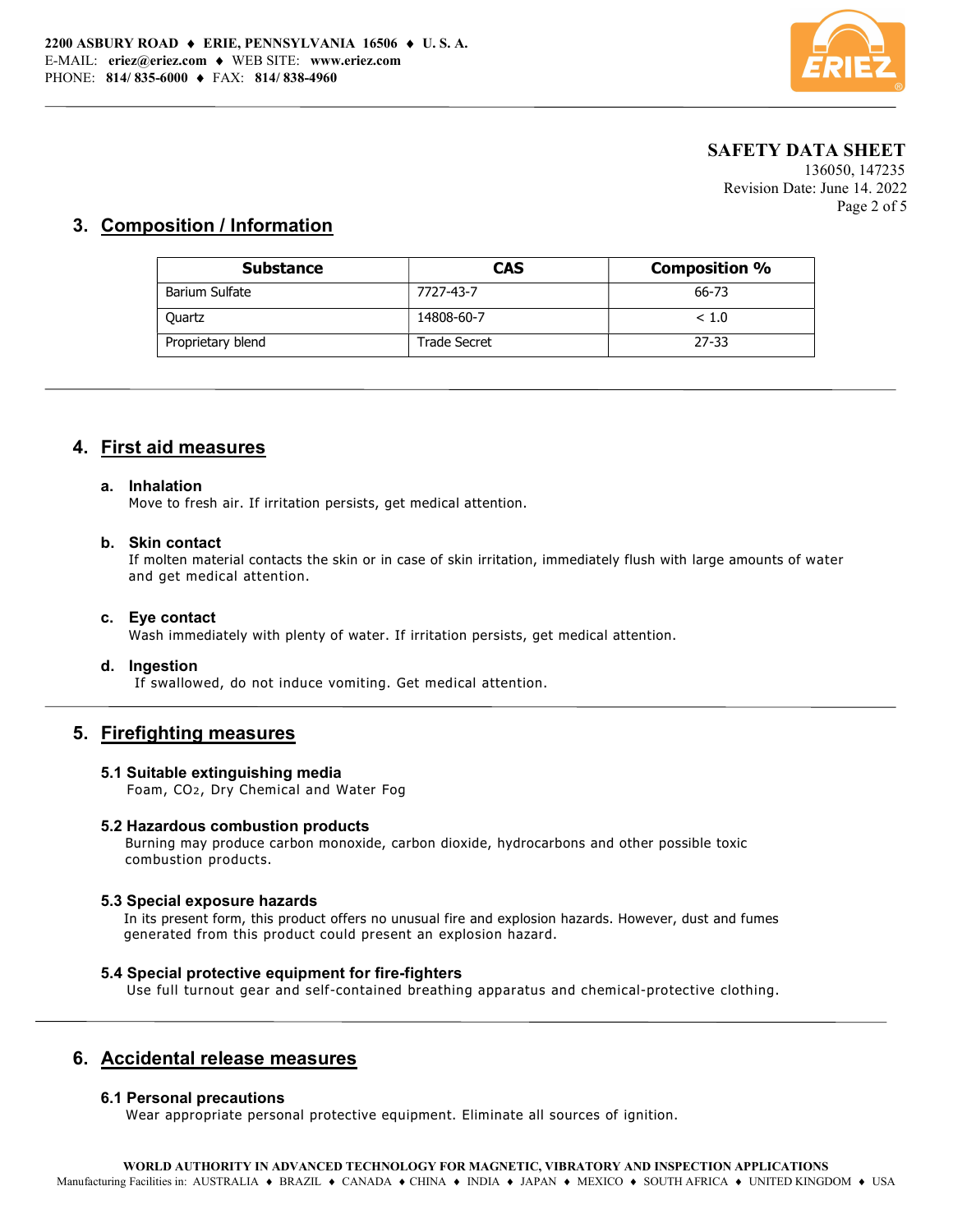

# SAFETY DATA SHEET

 136050, 147235 Revision Date: June 14. 2022 Page 3 of 5

### 6.2 Environmental precautions

Do not allow entry to drain, water courses, soil or sewers.

### 6.3 Cleaning methods

Wearing appropriate PPE, sweep or vacuum & place in suitable container for disposal. Avoid creating dust.

## 7. Handling and storage

### 7.1 Handling

Keep off walking surfaces to prevent a slip hazard. Avoid dust formation. Provide appropriate local ventilation at places where dust can be generated. In case of insufficient ventilation, wear suitable respiratory equipment.

## 7.2 Storage

Store in a cool and dry storage area. Keep container covered when not in use.

## 8. Exposure controls / Personal protection

### a. Engineering Controls

Work in well ventilated areas. Do not breathe dust, if generated. Physical processes such as grinding, high speed blending etc. may generate dust.

## 8.1 Personal protective equipment

#### a. Respiratory protection

 Not required under normal process conditions and with adequate ventilation. However, should conditions exist that require respiratory protection, a NIOSH/MSHA approved respirator should be worn.

## b. Eye protection

Wear safety glasses with side shields (or goggles).

#### c. Body protection

Wear protective gloves. Wear appropriate clothing to prevent repeated or prolonged contact with skin.

#### d. Hygiene measures

Wash thoroughly after handling and before eating, drinking or using tobacco products.

## 9. Physical and Chemical properties

| Appearance:                      | Pellets          |
|----------------------------------|------------------|
| Odor:                            | Slight           |
| pH:                              | Not measured     |
| Melting point:                   | Not Measured     |
| Boiling point/boiling range:     | $2230^{\circ}$ C |
| Flash point:                     | Not measured     |
| Evaporation Rate:                | Not measured     |
| Flammability (solid, gas):       | Not measured     |
| Upper/Lower flammability limits: | Not measured     |
| Vapor pressure:                  | N/A              |

WORLD AUTHORITY IN ADVANCED TECHNOLOGY FOR MAGNETIC, VIBRATORY AND INSPECTION APPLICATIONS Manufacturing Facilities in: AUSTRALIA • BRAZIL • CANADA • CHINA • INDIA • JAPAN • MEXICO • SOUTH AFRICA • UNITED KINGDOM • USA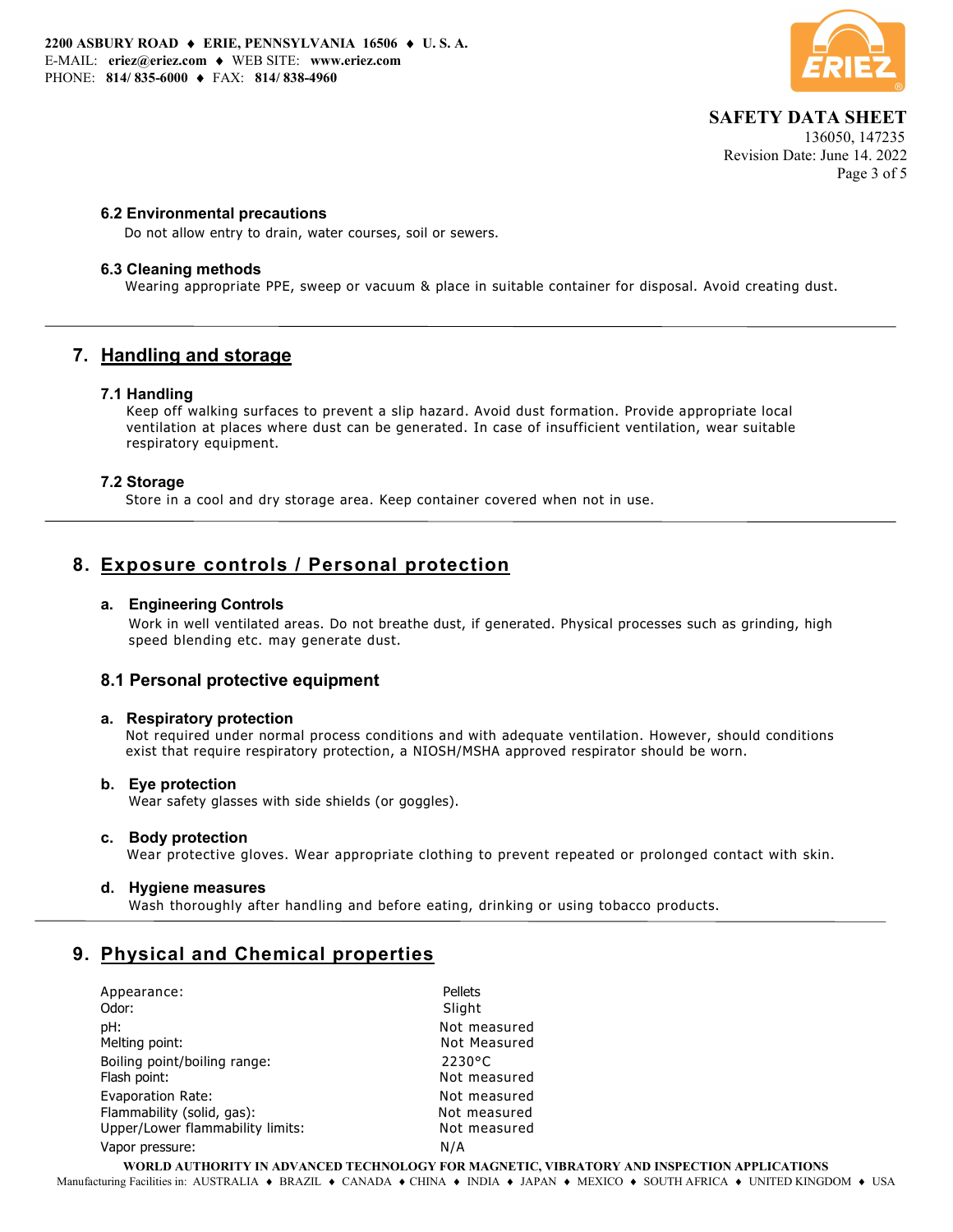

 SAFETY DATA SHEET 136050, 147235

Revision Date: June 14. 2022 Page 4 of 5

Vapor density: N/A Bulk density: Solubility in water: Not measured Partition coefficient: n-octanol/water: Not measured Auto ignition temperature:  $N/A$ <br>Decomposition temperature: Not measured Decomposition temperature:

65 lbs/FT $3 +/- 8$  lbs/FT $3$ 

## 10. Stability and Reactivity

### 10.1 Reactivity

Stable under normal conditions

### 10.2 Chemical stability

Stable

### 10.3 Conditions to avoid

Do not store near heat, flame nor strong oxidizing agents, acids or bases. Minimize dust generation and accumulation.

#### 10.4 Hazardous decomposition products

Carbon monoxide, carbon dioxide, hydrocarbons and other possible toxic substances can be generated during thermal decomposition and combustion.

#### 10.5 Incompatibility

Strong acids

## 11. Toxicological information

| Acute oral toxicity:       | Not tested                                                               |
|----------------------------|--------------------------------------------------------------------------|
| Acute inhalation toxicity: | Not tested                                                               |
| Acute dermal toxicity:     | Not tested                                                               |
| Skin irritation:           | Not tested                                                               |
| Eye irritation:            | Not tested                                                               |
| Skin sensitization:        | Not tested                                                               |
| Chronic toxicity:          | Not tested                                                               |
| Carcinogenicity:           | Ouartz has been classified by IARC as a known human carcinogen (Group 1) |
|                            |                                                                          |

## 12. Ecological information

#### 12.1 Ecotoxicity

No information available

## 12.2 Persistence and degradability

No information available

#### 12.3 Bioaccumulative potential

No information available